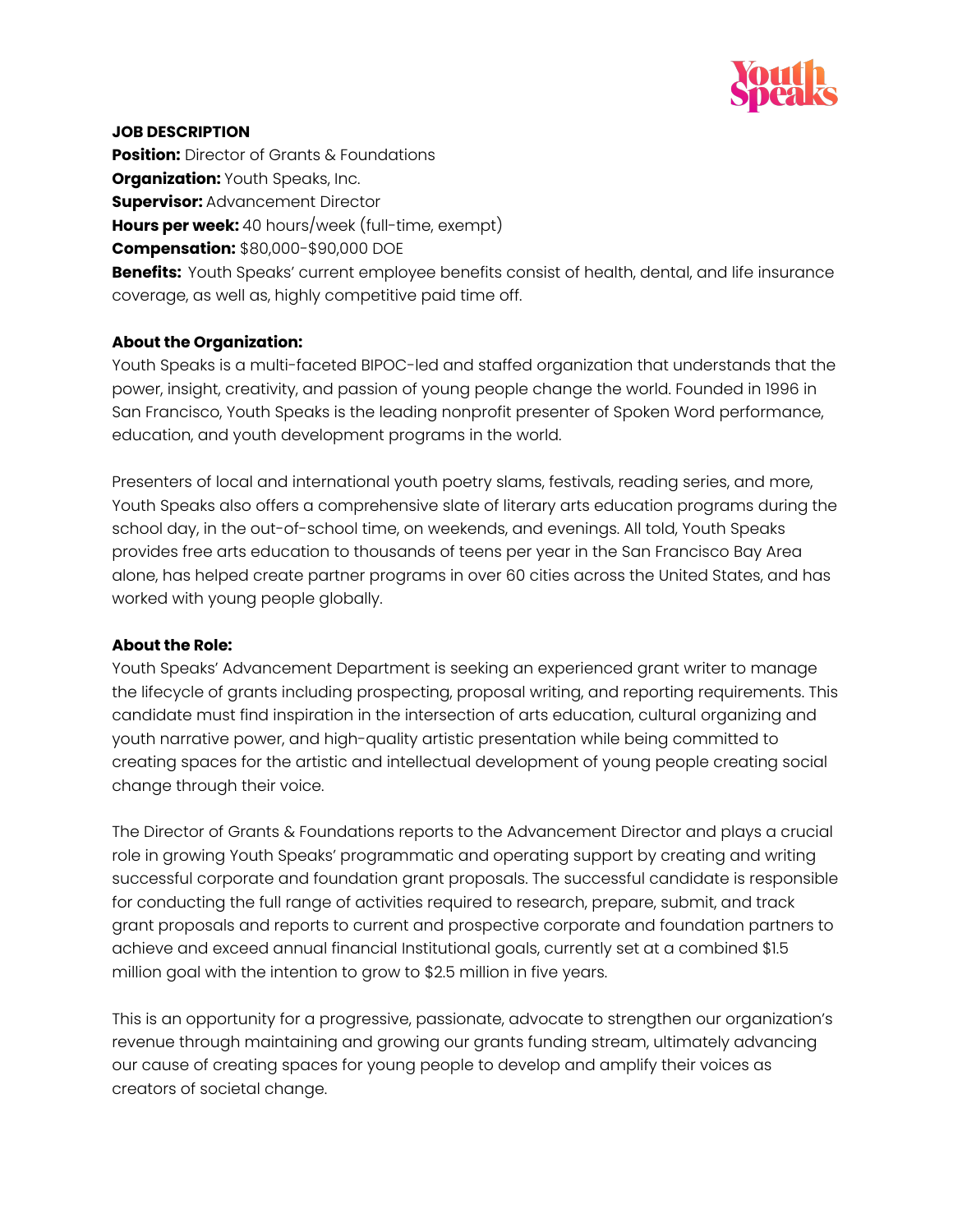

### **POSITION OVERVIEW**

Under the supervision of the Advancement Director, this position is responsible for supporting all aspects of a grant cycle in support of Youth Speaks core purposes, strategic goals, and organizational vision.

The ideal candidate should be comfortable collaborating across the organization and working with everyone from senior leadership and the Board of Directors to youth in our programs.

Candidates must have a proven track record of securing significant grants, writing compelling stories, crafting engaging narratives, leading creative initiatives, cultivating relationships, and driving results.

The Director of Grants & Foundations' top priorities and responsibilities include but are not limited to:

## **Prospecting (10%)**

- Prospect for Private and Public (i.e. San Francisco City and County, Alameda County, State, and Federal) funding opportunities for programmatic and event sponsorship.
- Identify funders with the highest potential and develop strategies for gaining foundation and government support.
- Support Advancement Director in identifying mission-aligned prospective corporate sponsors to support the organization's work.
- Work collaboratively with the Advancement Associate in identifying donors with corporate connections.

## **Grant Management and Writing (60%)**

- Work with the Program team and Deputy Director to manage Program deliverables and support tracking expenditures and ensure compliance with budgets as needed.
- Coordinate monitoring of government projects with program staff and finance staff.
- Lead grant writing and reporting processes for public grants, coordinating efforts with finance and program staff.
- Coordinate data collection, processing, and reporting with Finance and Program team members.
- Prepare narratives, budgets, and additional materials, such as logic models and timelines, for institutional grant applications.
- Oversee the process of application and registration of government contracts.
- Comply with all interim and final grant reporting as required.
- Work with Program and Production teams to ensure adequate tracking of grant metrics.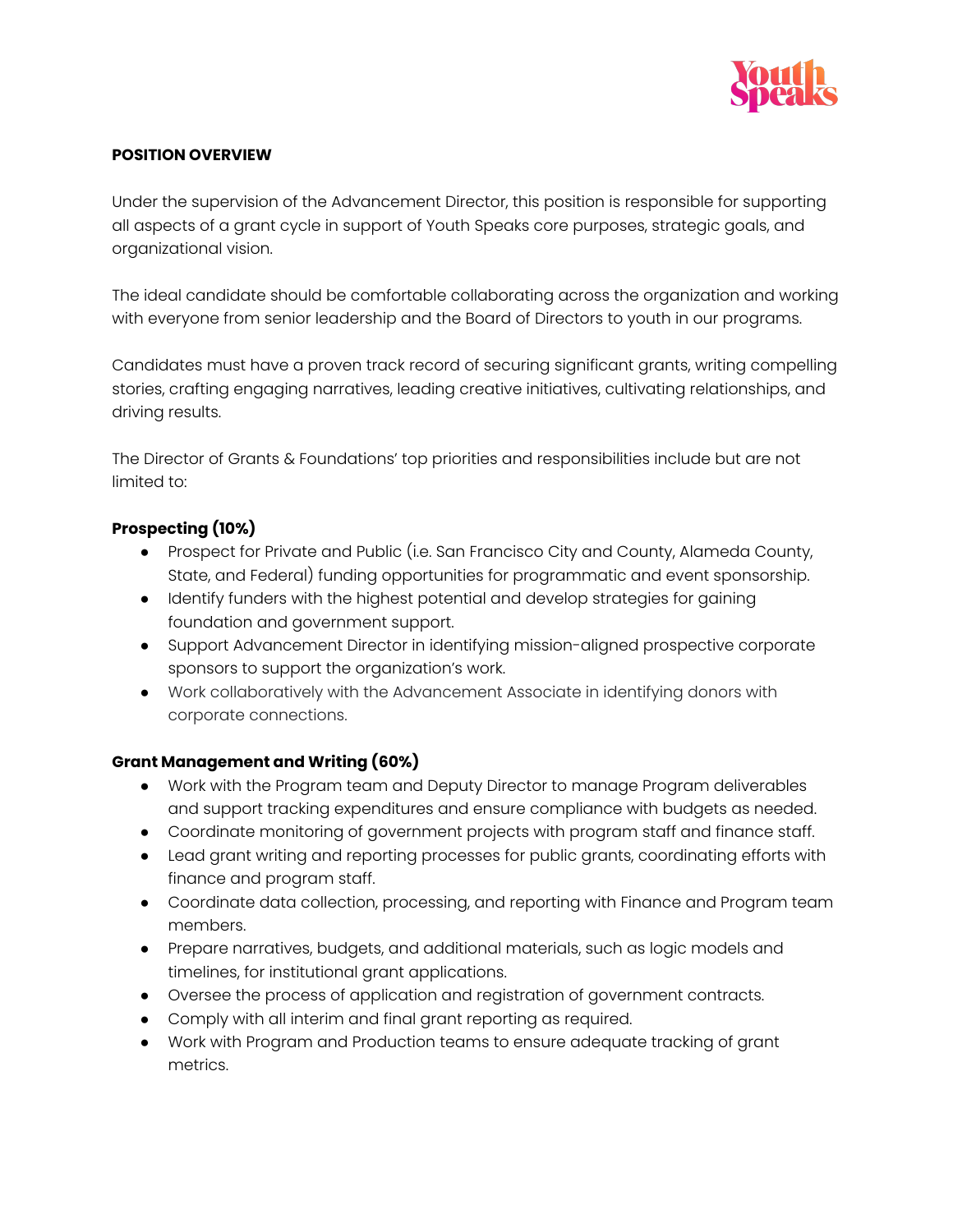

# **Administration and Data Management (15%)**

- Recommend and implement a preferred grants management system that includes a schedule of corporate and foundation grant inquiries, proposals, and reports.
- Work with the Deputy Director to oversee the organization's contractual agreements related to the delivery of program services and compliance for public and private grants.
- Maintain the grant calendar and meet multiple strict deadlines.
- Track and maintain a schedule of all corporate outreach and contacts.

# **Stewardship (5%)**

- Provide day-of support for stewardship/engagement events, especially for corporate and foundation supporters.
- Communicate with the organization's program directors/managers and representatives of funding agencies.

# **Mentorship (5%)**

● Support Advancement Associate in developing grant writing skills.

## **Required Qualifications**

- 5- 8 years of experience in a Grants Management role.
- Proven track record of prospecting, writing, and securing private and public grants.
- Knowledge of grant management processes and best practices.
- Experience successfully coordinating funding and reporting systems with Program staff.
- Project management and organizational skills with high attention to detail.
- Experience with working in Word, Excel, and databases.
- Ability to manage multiple deadlines and priorities.
- Excellent interpersonal and relationship management skills.
- Ability to travel within the Bay Area to attend in-person events and programs to capture photos, and video, conduct interviews, and other duties in line with departmental objectives.
- Preference for someone that lives in the San Francisco Bay Area or willing to relocate here.

# **Preferred Qualifications**

- Experience securing significant (i.e. six-figure) grants and/or contracts.
- Experience with applying to funding opportunities through San Francisco's Department of Children, Youth and Families and Oakland Fund for Children and Youth.
- Experience with program design and youth development best practices.
- Connection to the Arts as a performing poet, creative writer, published writer, or previous work experience in the youth development field is preferred.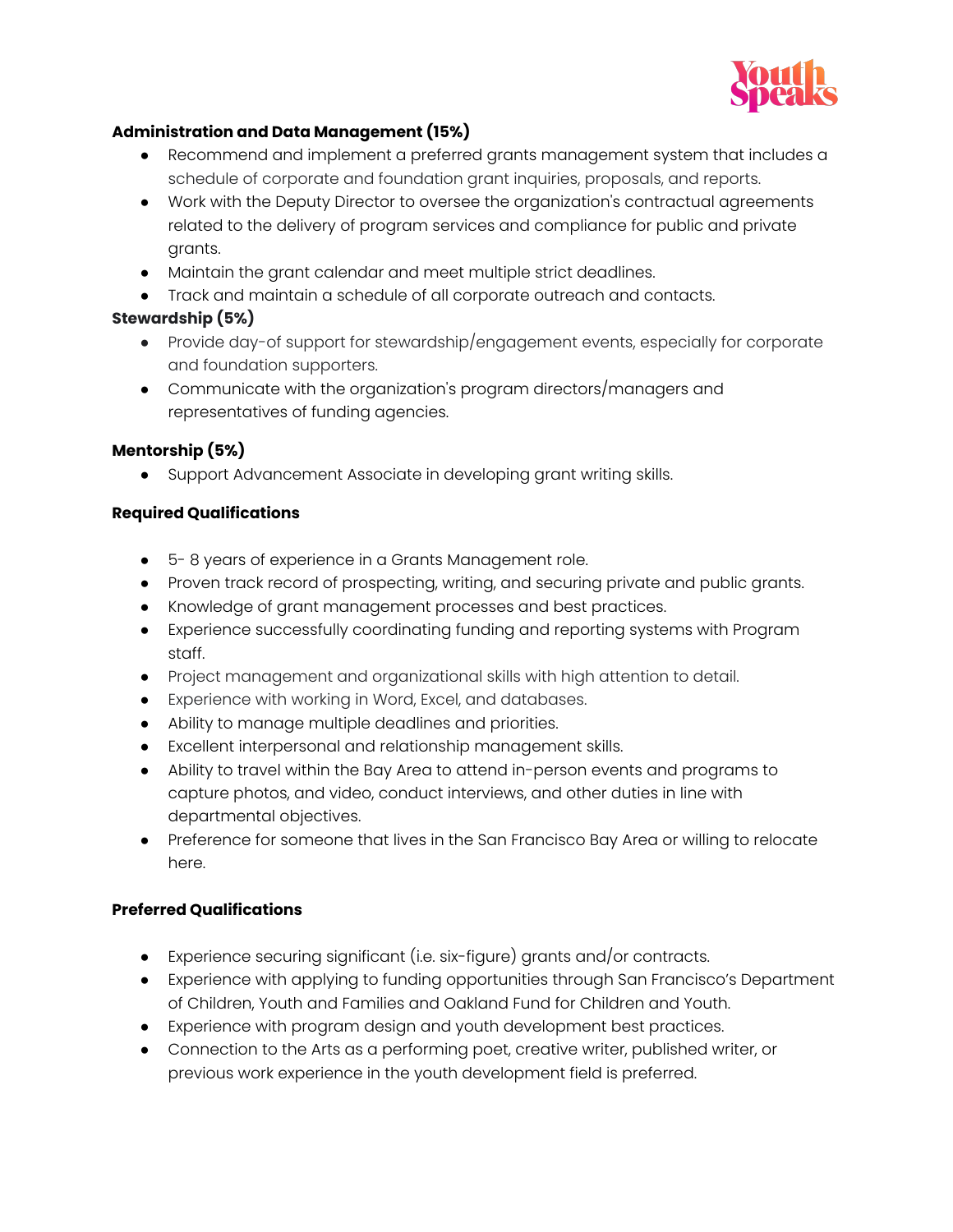

- Prior experience working in a performing arts or arts organization highly desirable knowledge and interest in poetry, literature, and/or hip hop is a plus.
- A mission-driven individual with a passion for uplifting and collaborating with communities and cultivating youth through language, arts, and expression.
- Comfort and experience working across diverse communities, with the empathy and knowledge to communicate across all constituencies, including students, staff, donors, and the broader community.

# **TO APPLY**

Please email your resume, at least 2 references, and a brief, relevant writing sample (5 pages or less) to [kbarnes@youthspeaks.org](mailto:kbarnes@youthspeaks.org) with the subject line "Director of Grants & Foundations" by **June 24, 2022**.

## **ABOUT YOUTH SPEAKS**

#### **Mission and Vision**

Youth Speaks creates spaces that challenge young people to develop and amplify their voices as creators of societal change.

Youth Speaks envisions a world in which young people are heard, honored, and connected through creative ecosystems of interdependence and care.

#### **Program and Results**

One of the world's leading presenters of Spoken Word performance, education, and youth development programs, Youth Speaks produces local, national, and international programs supporting young people and their voices including poetry slams, festivals, anthologies, and reading series, alongside a comprehensive slate of arts-in-education programs during the school day, in the after-school hours and on weekends. In addition, Youth Speaks creates internationally-recognized theater and digital programming and has helped launch an international network of over 70 programs that believe in the power of young people.

## **Organization Profile**

For 25 years, Youth Speaks has been at the forefront of defining what it means to empower the voices of young people and is currently focused on the following key areas as we continue to grow and build as an organization:

- Increasing intergenerational engagement by creating more intentional pathways for youth and alum leadership within our programs, expanding partnerships and reach, and developing novel ways of engaging community, audience, and alumni.
- Delivering responsive programming by developing timely campaigns in response to current community events and delivering integrated digital and/or live programming to engage local and global audiences.